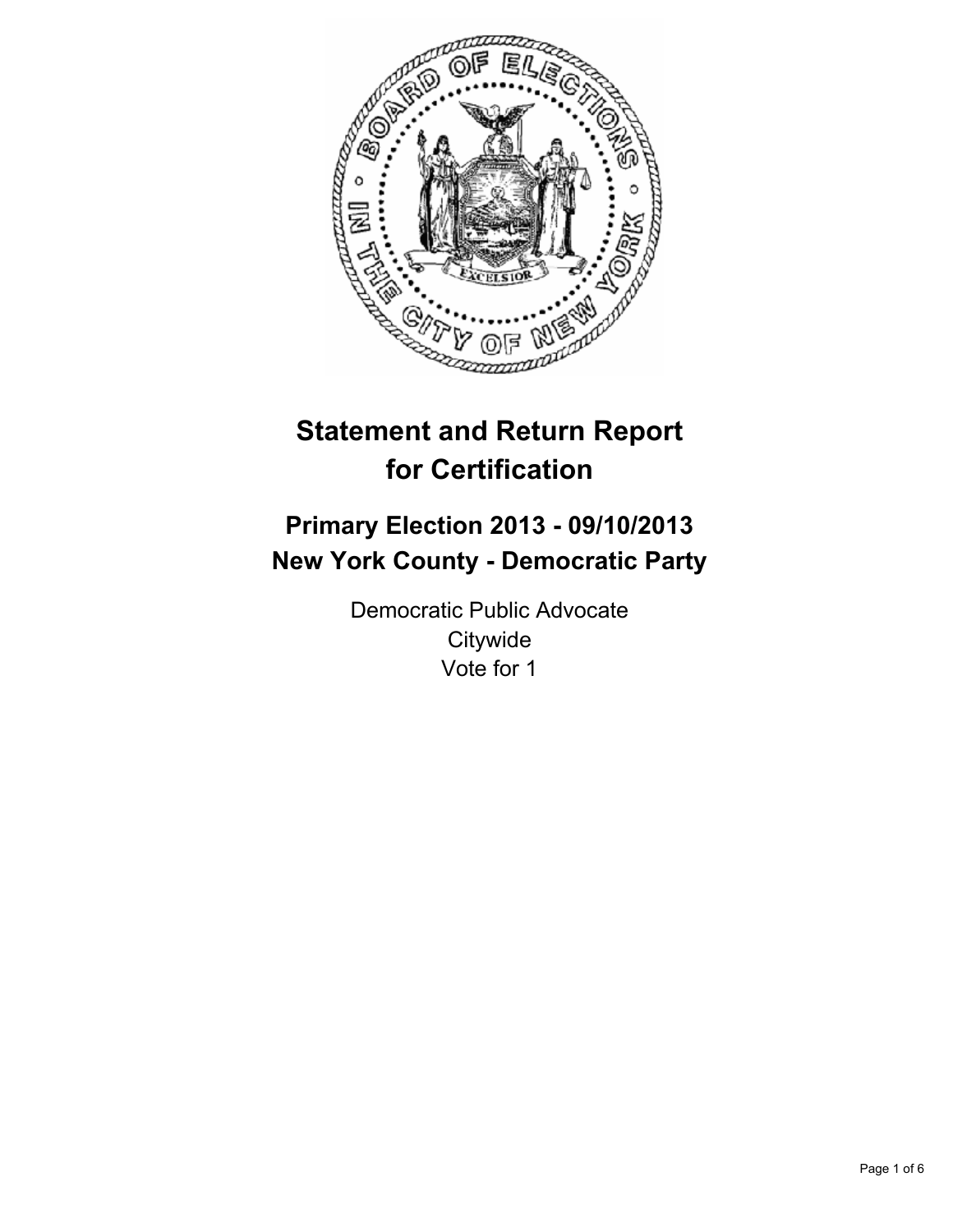

| <b>EMERGENCY</b>                   | 200    |
|------------------------------------|--------|
| ABSENTEE/MILITARY                  | 249    |
| FEDERAL                            | 0      |
| <b>SPECIAL PRESIDENTIAL</b>        | 0      |
| <b>AFFIDAVIT</b>                   | 176    |
| CATHERINE L. GUERRIERO             | 700    |
| <b>LETITIA JAMES</b>               | 1,228  |
| <b>RESHMA SAUJANI</b>              | 1,116  |
| DANIEL SQUADRON                    | 6,865  |
| SIDIQUE WAI                        | 237    |
| MICHAEL HALPERT (WRITE-IN)         |        |
| MINNIE MOUSE (WRITE-IN)            |        |
| UNATTRIBUTABLE WRITE-IN (WRITE-IN) | 1      |
| <b>Total Votes</b>                 | 10,149 |

**Assembly District 66**

| <b>EMERGENCY</b>                   | 279      |
|------------------------------------|----------|
| ABSENTEE/MILITARY                  | 610      |
| <b>FEDERAL</b>                     | 0        |
| SPECIAL PRESIDENTIAL               | $\Omega$ |
| <b>AFFIDAVIT</b>                   | 326      |
| CATHERINE L. GUERRIERO             | 956      |
| <b>LETITIA JAMES</b>               | 2,295    |
| <b>RESHMA SAUJANI</b>              | 2,257    |
| DANIEL SQUADRON                    | 7,580    |
| SIDIQUE WAI                        | 163      |
| JENNIFER KAJ KUNAL (WRITE-IN)      |          |
| UNATTRIBUTABLE WRITE-IN (WRITE-IN) | 1        |
| <b>Total Votes</b>                 | 13,253   |

| <b>EMERGENCY</b>             | 251    |
|------------------------------|--------|
| ABSENTEE/MILITARY            | 655    |
| FEDERAL                      | 0      |
| <b>SPECIAL PRESIDENTIAL</b>  | 0      |
| <b>AFFIDAVIT</b>             | 292    |
| CATHERINE L. GUERRIERO       | 1,536  |
| <b>LETITIA JAMES</b>         | 2,612  |
| <b>RESHMA SAUJANI</b>        | 3,599  |
| DANIEL SQUADRON              | 9,708  |
| SIDIQUE WAI                  | 233    |
| NONE OF THE ABOVE (WRITE-IN) | 1      |
| NORMAN SIEGEL (WRITE-IN)     | 1      |
| SCOTT M. STRINGER (WRITE-IN) | 1      |
| <b>Total Votes</b>           | 17,691 |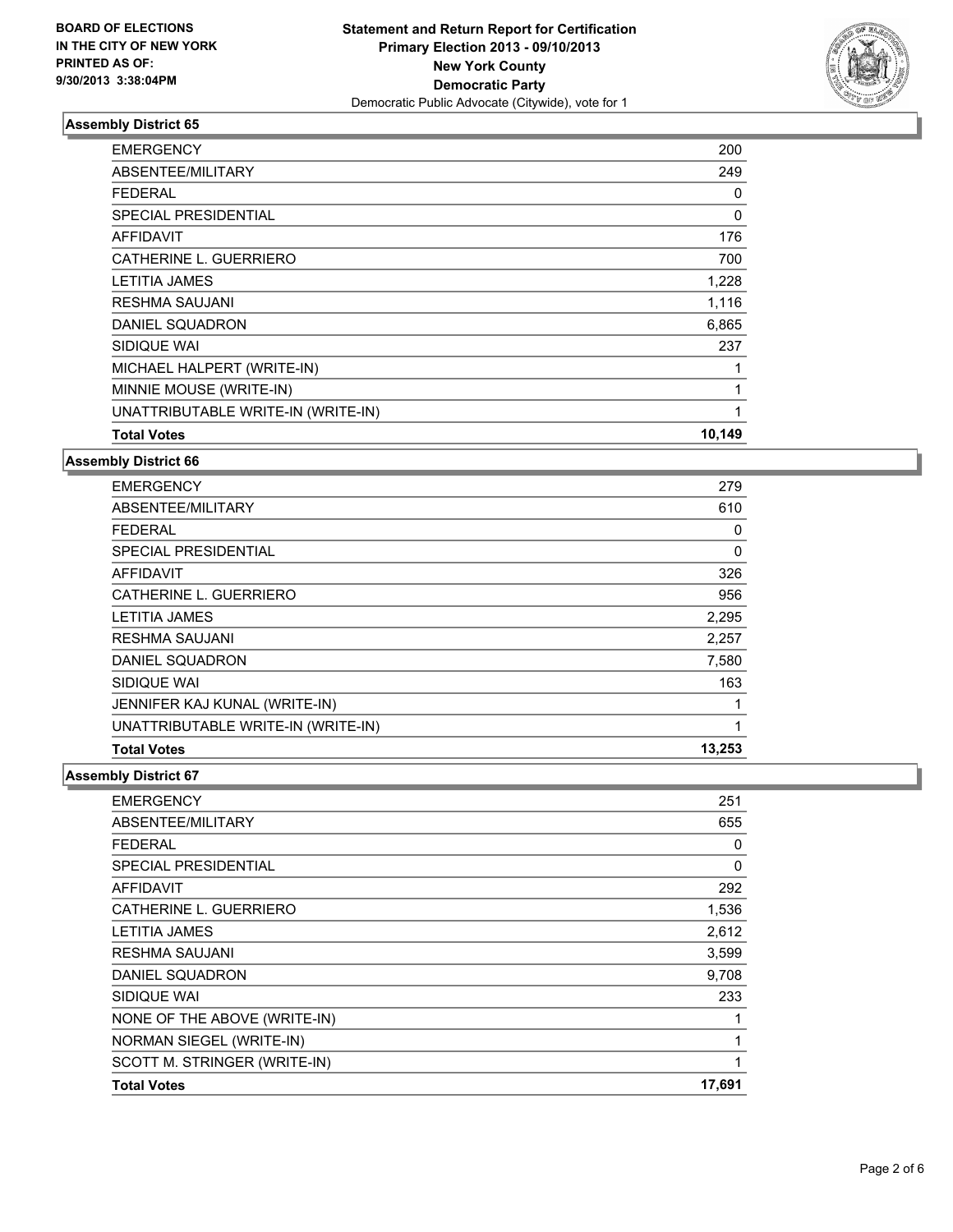

| <b>EMERGENCY</b>          | 167   |
|---------------------------|-------|
| ABSENTEE/MILITARY         | 378   |
| <b>FEDERAL</b>            | 0     |
| SPECIAL PRESIDENTIAL      | 0     |
| <b>AFFIDAVIT</b>          | 236   |
| CATHERINE L. GUERRIERO    | 1,713 |
| <b>LETITIA JAMES</b>      | 4,037 |
| <b>RESHMA SAUJANI</b>     | 1,326 |
| DANIEL SQUADRON           | 2,427 |
| SIDIQUE WAI               | 276   |
| LENARED MCNEIL (WRITE-IN) | 1     |
| <b>Total Votes</b>        | 9,780 |

#### **Assembly District 69**

| <b>EMERGENCY</b>                   | 116    |
|------------------------------------|--------|
| ABSENTEE/MILITARY                  | 701    |
| <b>FEDERAL</b>                     | 0      |
| <b>SPECIAL PRESIDENTIAL</b>        | 0      |
| <b>AFFIDAVIT</b>                   | 305    |
| CATHERINE L. GUERRIERO             | 1,629  |
| LETITIA JAMES                      | 4,647  |
| <b>RESHMA SAUJANI</b>              | 3,286  |
| DANIEL SQUADRON                    | 8,282  |
| SIDIQUE WAI                        | 300    |
| JAMES LANE (WRITE-IN)              |        |
| UNATTRIBUTABLE WRITE-IN (WRITE-IN) | 1      |
| <b>Total Votes</b>                 | 18,146 |

| <b>EMERGENCY</b>                   | 67       |
|------------------------------------|----------|
| ABSENTEE/MILITARY                  | 598      |
| <b>FEDERAL</b>                     | 0        |
| SPECIAL PRESIDENTIAL               | $\Omega$ |
| <b>AFFIDAVIT</b>                   | 251      |
| CATHERINE L. GUERRIERO             | 1,585    |
| <b>LETITIA JAMES</b>               | 7,518    |
| <b>RESHMA SAUJANI</b>              | 1,799    |
| DANIEL SQUADRON                    | 2,325    |
| SIDIQUE WAI                        | 403      |
| UNATTRIBUTABLE WRITE-IN (WRITE-IN) |          |
| <b>Total Votes</b>                 | 13,631   |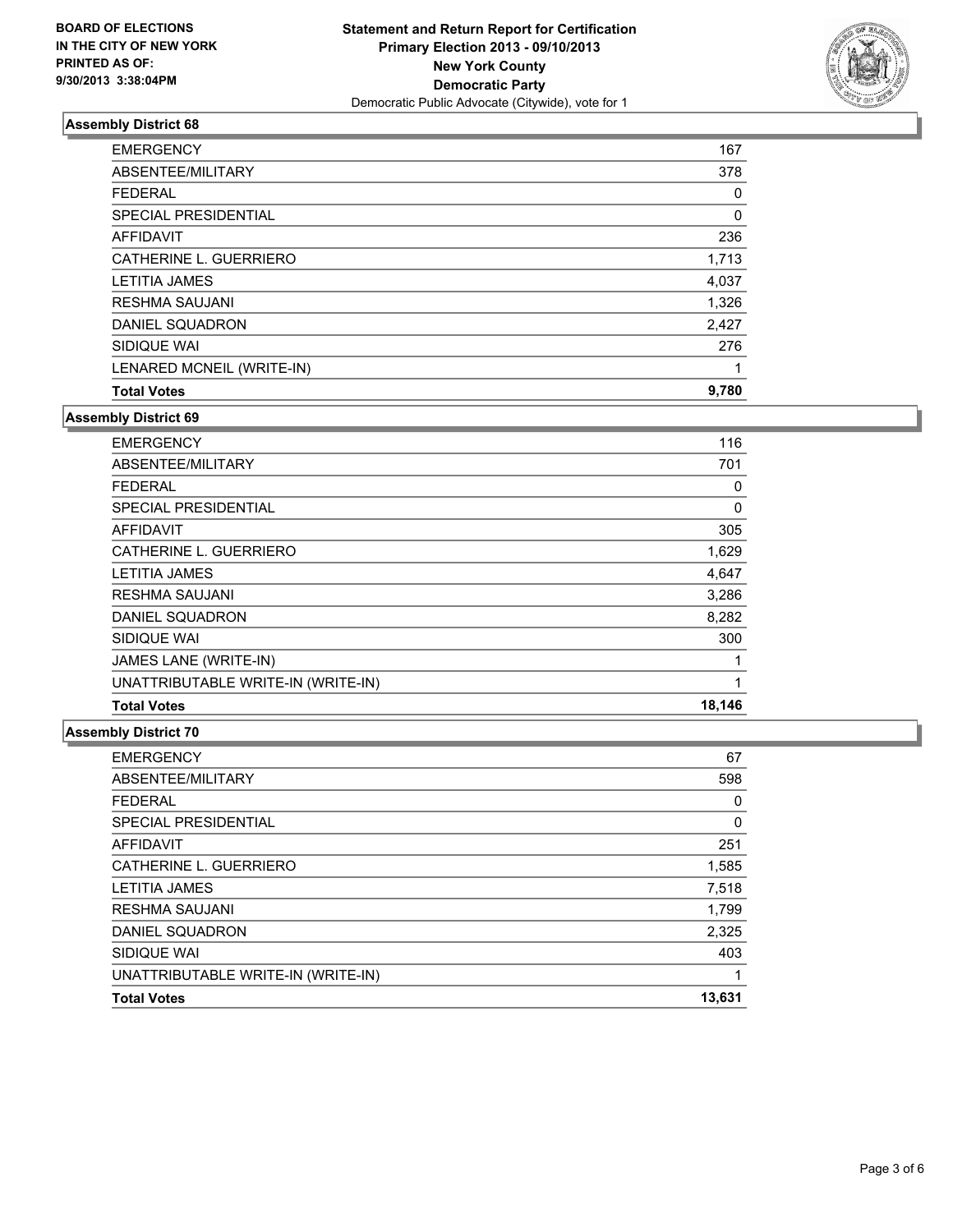

| <b>EMERGENCY</b>            | 67     |
|-----------------------------|--------|
| ABSENTEE/MILITARY           | 397    |
| <b>FEDERAL</b>              | 0      |
| SPECIAL PRESIDENTIAL        | 0      |
| <b>AFFIDAVIT</b>            | 344    |
| CATHERINE L. GUERRIERO      | 1,902  |
| <b>LETITIA JAMES</b>        | 5,414  |
| <b>RESHMA SAUJANI</b>       | 1.704  |
| DANIEL SQUADRON             | 3,234  |
| SIDIQUE WAI                 | 345    |
| YDARIS RODRIGUEZ (WRITE-IN) | 1      |
| <b>Total Votes</b>          | 12,600 |

**Assembly District 72**

| <b>EMERGENCY</b>            | 4     |
|-----------------------------|-------|
| ABSENTEE/MILITARY           | 148   |
| <b>FEDERAL</b>              | 0     |
| <b>SPECIAL PRESIDENTIAL</b> | 0     |
| AFFIDAVIT                   | 198   |
| CATHERINE L. GUERRIERO      | 1,335 |
| <b>LETITIA JAMES</b>        | 1,896 |
| <b>RESHMA SAUJANI</b>       | 1,210 |
| DANIEL SQUADRON             | 2,555 |
| SIDIQUE WAI                 | 250   |
| CORENZO T LAINER (WRITE-IN) |       |
| JAMES BOSLEY (WRITE-IN)     |       |
| <b>Total Votes</b>          | 7,248 |

| <b>EMERGENCY</b>                   | 61     |
|------------------------------------|--------|
| ABSENTEE/MILITARY                  | 531    |
| <b>FEDERAL</b>                     | 0      |
| <b>SPECIAL PRESIDENTIAL</b>        | 0      |
| <b>AFFIDAVIT</b>                   | 144    |
| CATHERINE L. GUERRIERO             | 1,095  |
| <b>LETITIA JAMES</b>               | 1,166  |
| <b>RESHMA SAUJANI</b>              | 1,898  |
| DANIEL SQUADRON                    | 7,695  |
| SIDIQUE WAI                        | 143    |
| UNATTRIBUTABLE WRITE-IN (WRITE-IN) |        |
| <b>Total Votes</b>                 | 11,998 |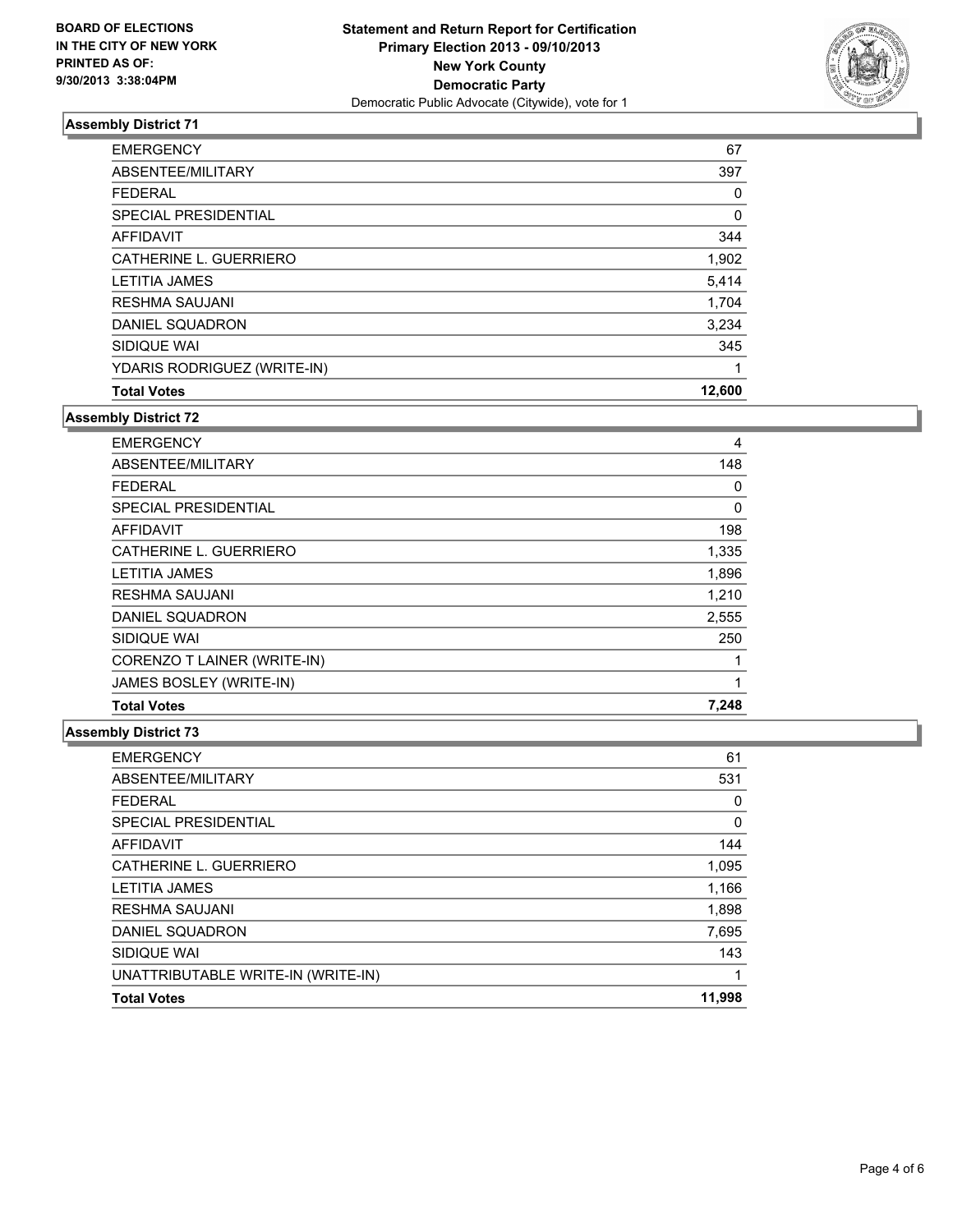

| <b>EMERGENCY</b>        | 68     |
|-------------------------|--------|
| ABSENTEE/MILITARY       | 457    |
| <b>FEDERAL</b>          | 0      |
| SPECIAL PRESIDENTIAL    | 0      |
| <b>AFFIDAVIT</b>        | 160    |
| CATHERINE L. GUERRIERO  | 1,363  |
| <b>LETITIA JAMES</b>    | 2,335  |
| <b>RESHMA SAUJANI</b>   | 1,859  |
| DANIEL SQUADRON         | 6,841  |
| SIDIQUE WAI             | 237    |
| DAVID SANDER (WRITE-IN) | 1      |
| <b>Total Votes</b>      | 12,636 |

**Assembly District 75**

| <b>EMERGENCY</b>       | 188    |
|------------------------|--------|
| ABSENTEE/MILITARY      | 564    |
| <b>FEDERAL</b>         | 0      |
| SPECIAL PRESIDENTIAL   | 0      |
| <b>AFFIDAVIT</b>       | 204    |
| CATHERINE L. GUERRIERO | 1,212  |
| <b>LETITIA JAMES</b>   | 2,361  |
| <b>RESHMA SAUJANI</b>  | 2,220  |
| DANIEL SQUADRON        | 6,282  |
| SIDIQUE WAI            | 193    |
| <b>Total Votes</b>     | 12,268 |

| <b>EMERGENCY</b>          | 76     |
|---------------------------|--------|
| ABSENTEE/MILITARY         | 489    |
| <b>FEDERAL</b>            | 0      |
| SPECIAL PRESIDENTIAL      | 0      |
| <b>AFFIDAVIT</b>          | 121    |
| CATHERINE L. GUERRIERO    | 1,601  |
| LETITIA JAMES             | 1,384  |
| <b>RESHMA SAUJANI</b>     | 2,244  |
| <b>DANIEL SQUADRON</b>    | 6,850  |
| SIDIQUE WAI               | 253    |
| DANIEL SQUARIN (WRITE-IN) | 1      |
| JOE LHOTA (WRITE-IN)      | 1      |
| ROY STOLLER (WRITE-IN)    | 1      |
| <b>Total Votes</b>        | 12,335 |